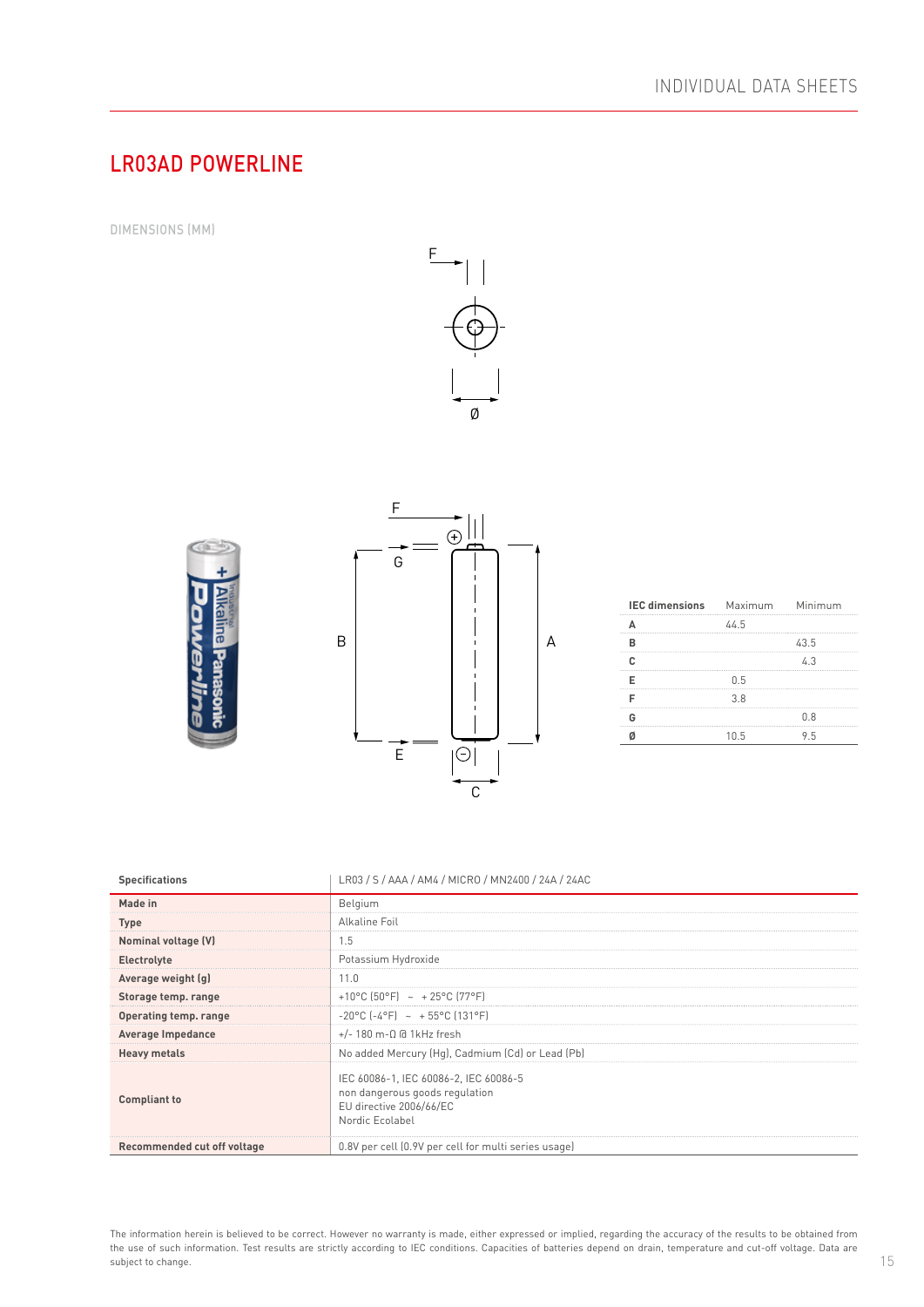# LR03AD POWERLINE

#### TYPICAL DISCHARGE VALUES

1.1













Voltage (V)

1.2

<mark>E</mark> 1 1.3 DISCHARGE TEMPERATURE CHARACTERISTICS Resistance (Ω)



1.6 The information herein is believed to be correct. However no warranty is made, either expressed or implied, regarding the accuracy of the results to be obtained from subject to change. the use of such information. Test results are strictly according to IEC conditions. Capacities of batteries depend on drain, temperature and cut-off voltage. Data are